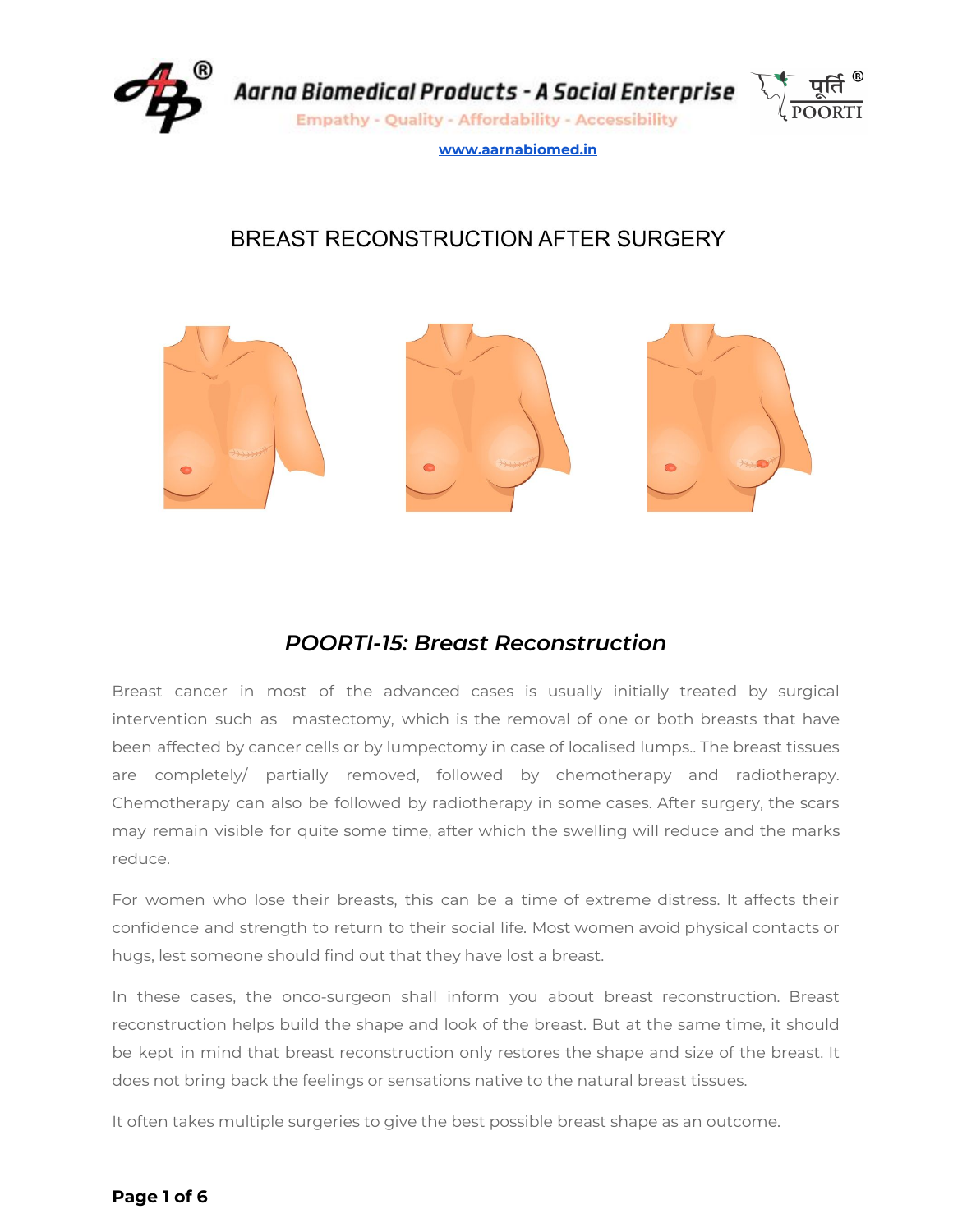

Aarna Biomedical Products - A Social Enterprise

**Empathy - Quality - Affordability - Accessibility** 



**[www.aarnabiomed.in](http://www.aarnabiomed.in/)**



#### **WHAT IS BREAST RECONSTRUCTION**

Breast reconstruction is the recreation of breast shape after surgery. It can be done after complete removal of breasts, or as a part of breast conservation surgery.

If you choose to go for breast construction immediately after surgery, it is known as immediate reconstruction. If you choose to wear prosthesis after surgery and go for breast reconstruction later, it is known as delayed reconstruction.

The new breast shape can be created using a breast implant, or by using your own tissues from other parts of the body. The aim is to create a breast structure that matches the breast shape, size and form on the other side, but there would still be differences in the remaining breast and the reconstructed breast. After reconstruction, you should give ample time to the breast structure to heal and swellings to reduce and finally come to it's breast shape, before going for another surgery, if needed.

If both breasts are being reconstructed, the breast shape is created in a way that it goes with the body proportion. It is mentionable here that having a breast reconstruction has no connection with breast cancer recurrence.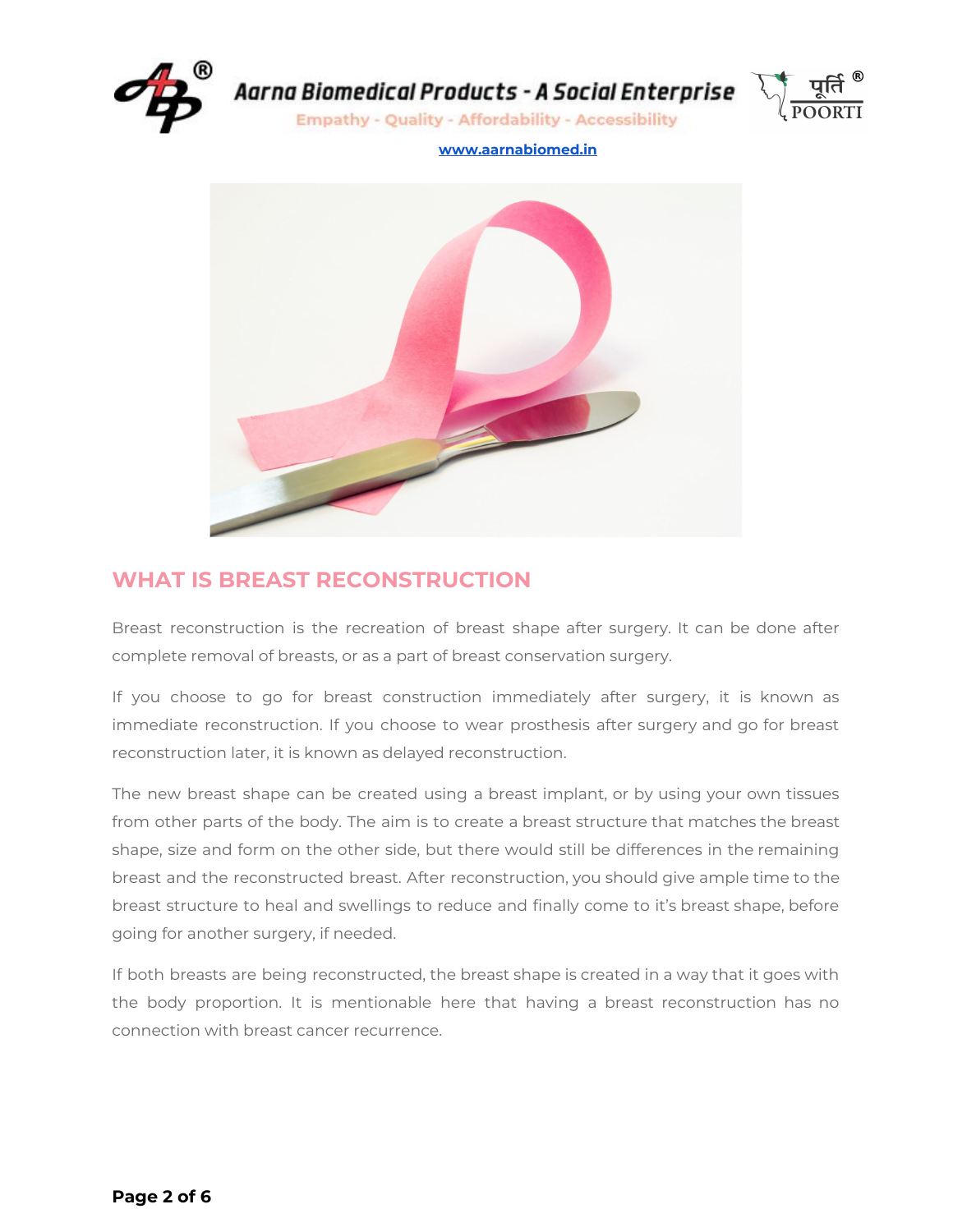

## **BREAST RECONSTRUCTION IS COMPLETELY YOUR DECISION**

Choosing when to have a breast reconstruction, or whether you want to have a breast reconstruction at all, is completely your own personal decision. You may choose to go ahead with breast reconstruction surgery, or choose to wear a breast prosthesis, or choose neither.

Your surgeon shall let you know about breast reconstruction options that you have. You will also be notified about any risks associated to your health, if you go ahead with breast reconstruction surgery. There are possibilities of you being advised to not take up breast reconstruction in your lifetime as well.

#### **WHO SHOULD YOU DISCUSS YOUR BREAST RECONSTRUCTION**

The discussion about breast reconstruction is best done with an oncoplastic breast surgeon, who is a plastic surgeon trained with the techniques of breast reconstruction surgery. A detailed discussion about breast reconstruction surgery is important, because they will want to make sure you fully understand the reconstruction process and have realistic expectations of how your reconstructed breast will look and feel.

If you decide to go ahead with the surgery, the oncoplastic surgeon shall discuss it with your oncologist and decide the best time to go ahead with the surgery. If you need to undergo radiotherapy after chemotherapy, your breast reconstruction surgery may be delayed. This is because after radiotherapy, the skin may be inflamed and scars tissues might tighten, spoiling the shape of the breast form.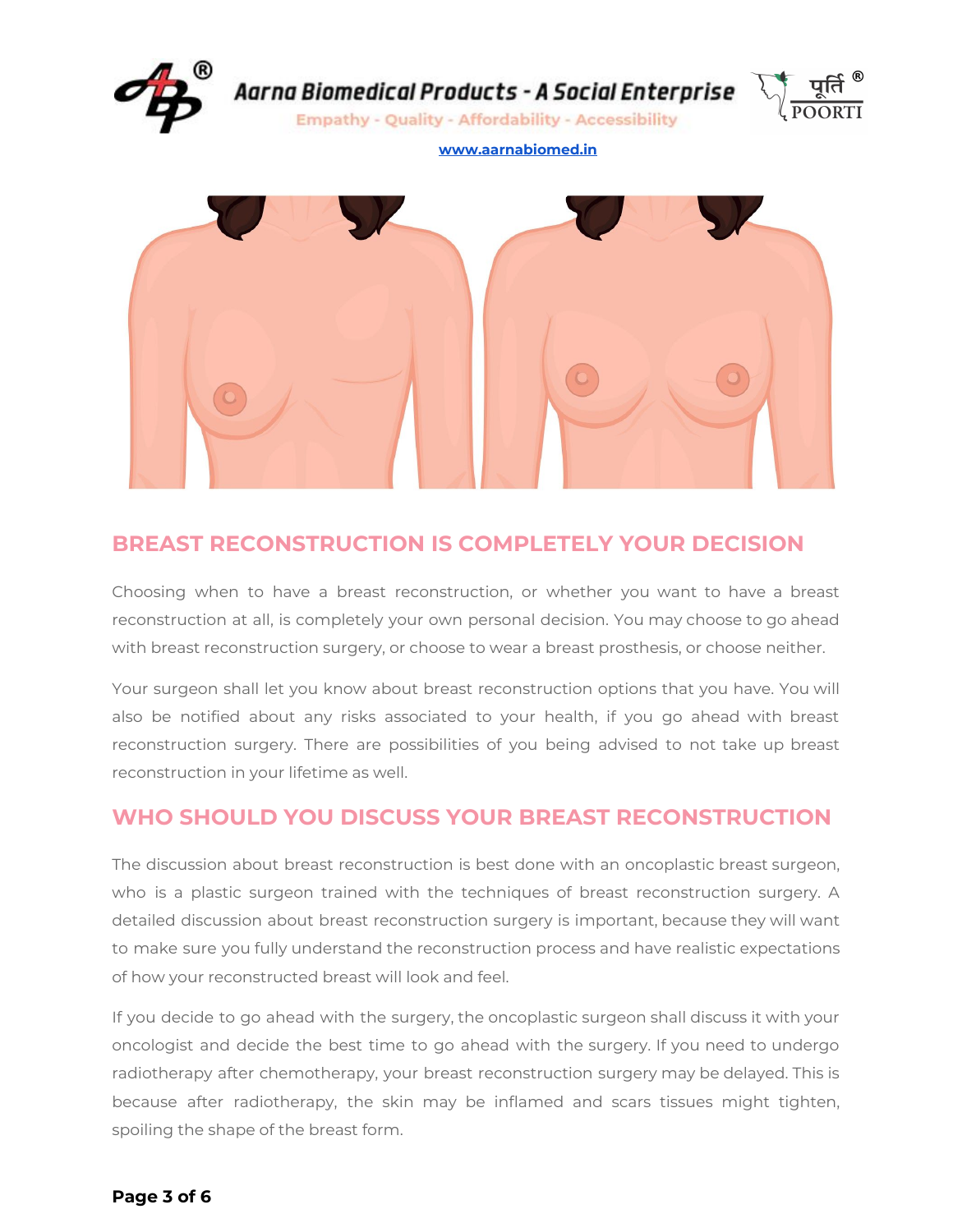

Aarna Biomedical Products - A Social Enterprise



**Empathy - Quality - Affordability - Accessibility** 

#### **[www.aarnabiomed.in](http://www.aarnabiomed.in/)**



## **WHY CHOOSE BREAST RECONSTRUCTION FOR YOURSELF?**

Losing one or both breasts is most likely to affect the look and feel of women. Most women find it difficult to accept their look, and even harder to return to social life. Breast reconstruction gives confidence and freedom to socialise to breast cancer survivors. Also, women feel more comfortable while getting intimate with their partners.

#### **LIMITATIONS OF BREAST RECONSTRUCTION**

A lot of women who undergo breast reconstruction surgery are more or less satisfied with the result. Their former looks are almost restored. But there are few limitations of this surgery:

- Reconstructed breasts would lack the movement and sensations of real breast.
- If you lose or gain weight, artificially reconstructed breasts shall not be affected, which might affect the overall body structure of yours.
- Recovery might take longer, as compared to mastectomy without breast reconstruction
- It might take several surgeries and follow ups to the hospital in order to achieve a proper breast shape and size for you cosmetically.
- There might be visible scars on other parts of the body, which might have been caused while removing the tissues from that area.
- Reconstructed breasts are usually without a nipple, but a nipple can be created later using tattoo, or prosthesis.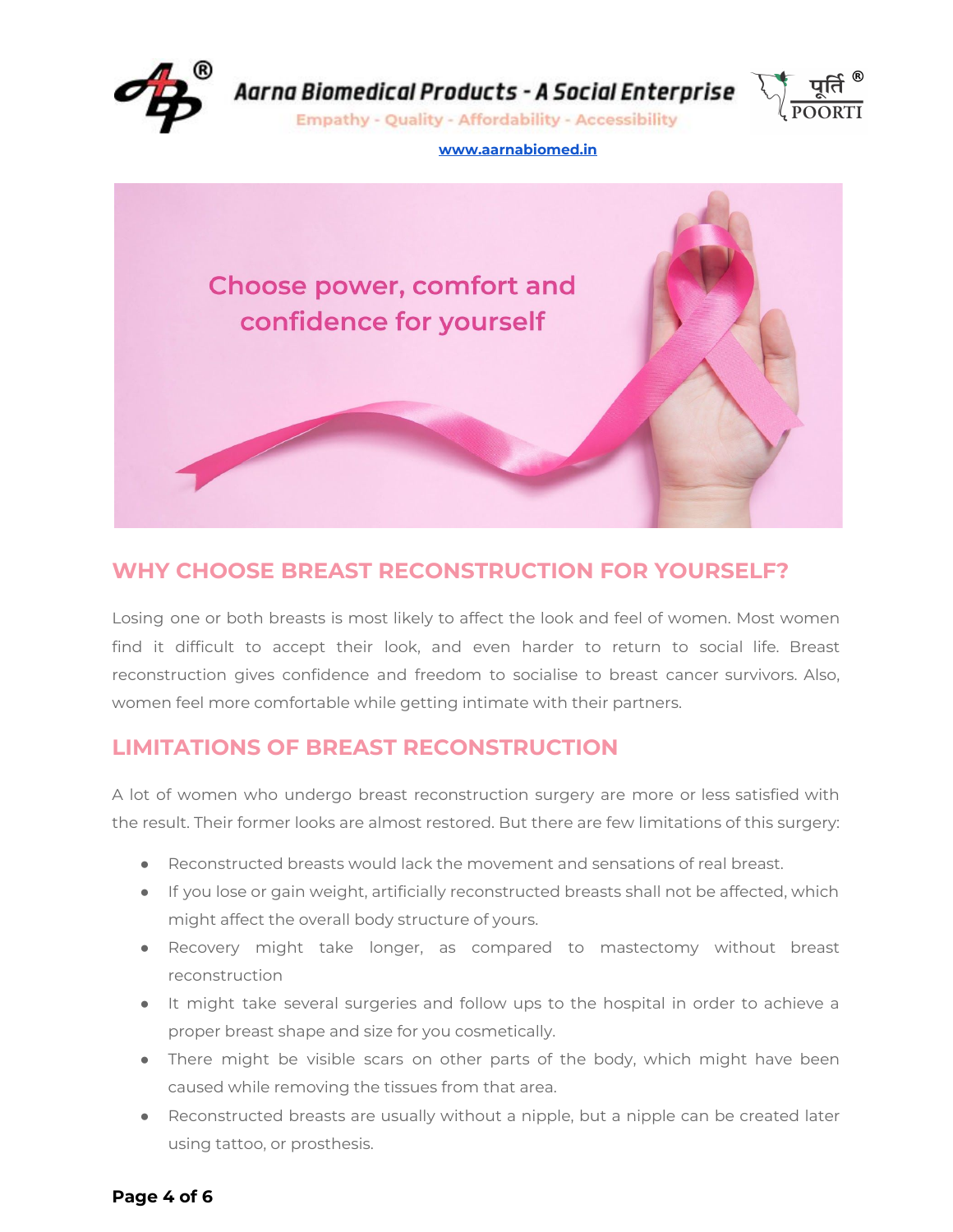

Aarna Biomedical Products - A Social Enterprise

**Empathy - Quality - Affordability - Accessibility** 

#### **[www.aarnabiomed.in](http://www.aarnabiomed.in/)**

A reconstructed breast will not look and feel like a real breast, but it is usually not noticeable with clothing. The scarring shall usually fade away with time. Artificial breasts, especially created using implants, do not change over time. Natural movements usually are not possible as muscle contractions do not take place.

Despite all limitations, most women feel that breast reconstruction surgery has given them confidence about the way they look. If you are using breast prosthesis temporarily after mastectomy, unless advised, you have the option to undergo a breast reconstruction surgery later in life .

## **RECONSTRUCTION WITH BREAST CONSERVING SURGERY**

Breast conserving surgery is wide local excision or lumpectomy, and is the removal of the cancer with a margin (border) of normal breast tissue around it. In this surgery, the cancer cells are removed, with a small lining of healthy breast cells, in order to preserve the shape and symmetry of the breast. The volume of the breast can be replaced by moving some of the remaining breast tissue around the breast to the hollow created during surgery.

## **RECOVERY AFTER BREAST RECONSTRUCTION SURGERY**

The surgery is done under general anesthesia and the duration of surgery depends on the type of procedure being undertaken. The recovery time also depends on the same.

After you regain your senses, the breast that has been reconstructed would be dressed. In case tissues have been removed from other parts of the body to reconstruct the breast would also be dressed. You would be kept under observation for a few days to ensure that blood supply to the parts where surgery has been done is proper, and there is no swelling.

You might have drains placed in the areas of surgery to remove any excess fluid that may build up. If your surgeon advises you to be on the bed, you would also have a urinary catheter placed to drain out the urine from your body, till you are fit enough to use the toilet all by yourself.

You would be given antibiotics and painkillers to help in further recovery. The time taken for recovery shall depend on the type of surgery procedure undertaken and your inner strength.